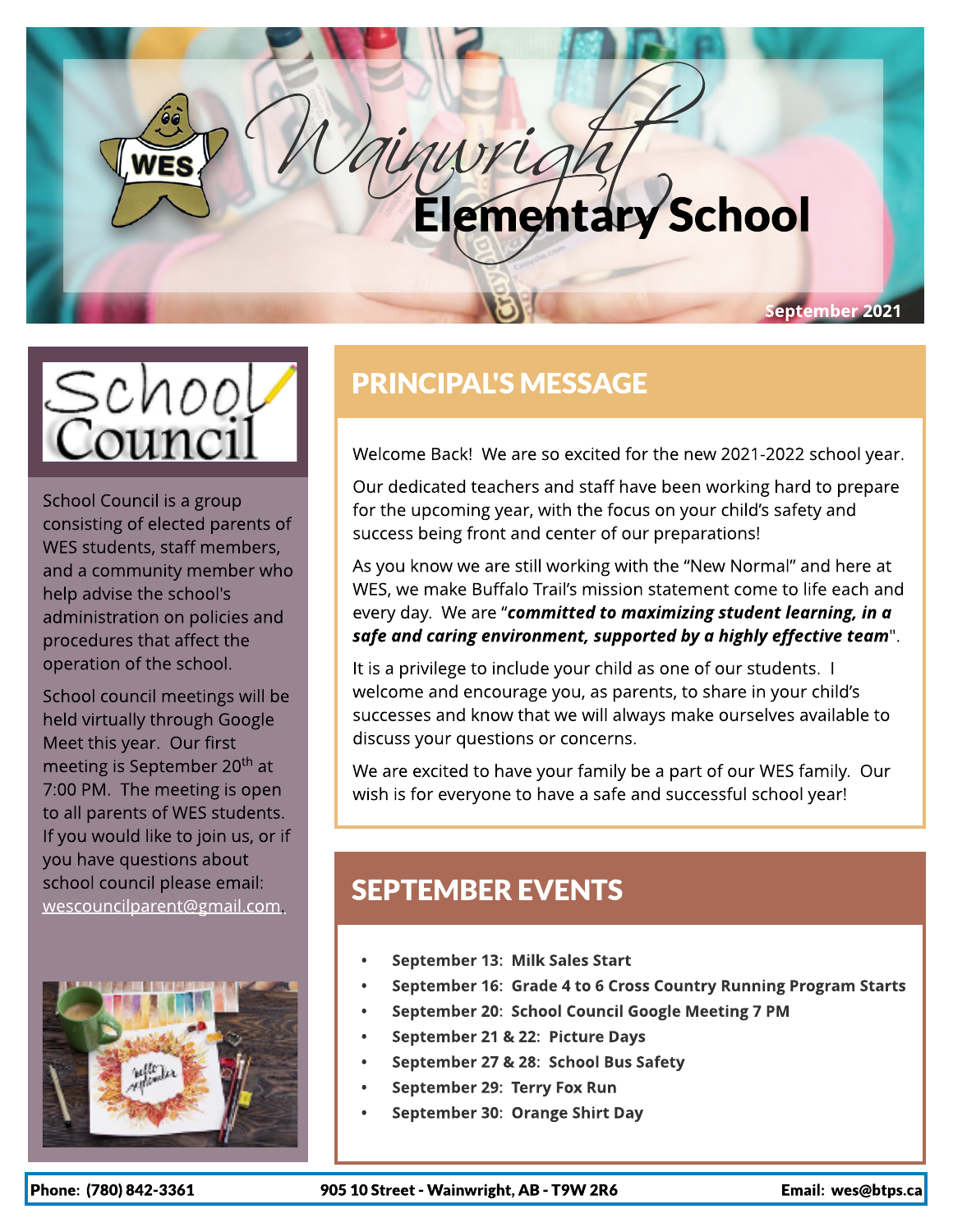#### $T$ FRAV $I$ Fov TERRY FOX SCHOOL RUN

Every year we take time out of our school day to participate in the National Terry Fox School Run Day, and this year is no different.

We are still following Covid-19 guidelines, so our students will run as part of their phys. ed. program rather than run with all schools in the community.

Subway order forms were sent home last week and are due back to the school on September 20<sup>th</sup>. Orders will be delivered to the classrooms on September 29<sup>th</sup>. All proceeds from the orders will go to the Terry Fox Foundation toward Cancer Research.

### THANK YOU MALCOLM TORPE

We would like to thank Malcolm Torpe for donating 16 broom ball sticks, broom balls, and knee pads to our Phys. Ed. department.

We are excited to have our students play a classic winter game and hope they like it as much as we do.



## PICTURE DAYS SCHEDULE

All students will have their picture taken. If a student is not going to be here on their scheduled day, let your child's teacher know. That way we can make sure they get their picture taken on the day they are here or on picture retake day.

#### The schedule is as follows:

#### September 21<sup>st</sup> - Morning:

Wainwright Pre-Kindergarten Tuesday/Thursday AM Class, Little Leaders Tuesday AM Class, Tuesday/Thursday Kindergarten Class, Students who will not be here on September 22<sup>nd</sup>, and Grade 6

#### September 21<sup>st</sup> - Afternoon:

Wainwright Pre-Kindergarten Tuesday/Thursday PM Class, Little Leaders Thursday AM Class, Grade 5, and Grade 3

#### September 22<sup>nd</sup> - Morning:

Wainwright Pre-Kindergarten Monday/Wednesday AM Class, Little Leaders Wednesday AM Class, Grade 1, and Grade 2

#### September 22<sup>nd</sup> - Afternoon:

Wainwright Pre-Kindergarten Monday/Wednesday PM Class, Grade 4, and Students who were not here on September 21st

#### Picture Proofs and Ordering:

Picture proofs will come home with your child within 3 weeks. We encourage parents to order online within a week of receiving your proofs to avoid additional shipping charges. Orders will arrive before retakes on November 16<sup>th</sup>. If you want retakes, send the proofs back to school with retakes written on them, this is so we don't miss getting their picture taken if needed.

## **THANK YOU PRAIRIE VISION!**



We would also like to thank Prairie Vision for generously donating 4 backpacks full of supplies and \$70 to go toward more supplies for students in our school. The supplies have definitely come in handy this year. We appreciate you for taking the time to gather and organize the supplies, and for thinking of our families in need.